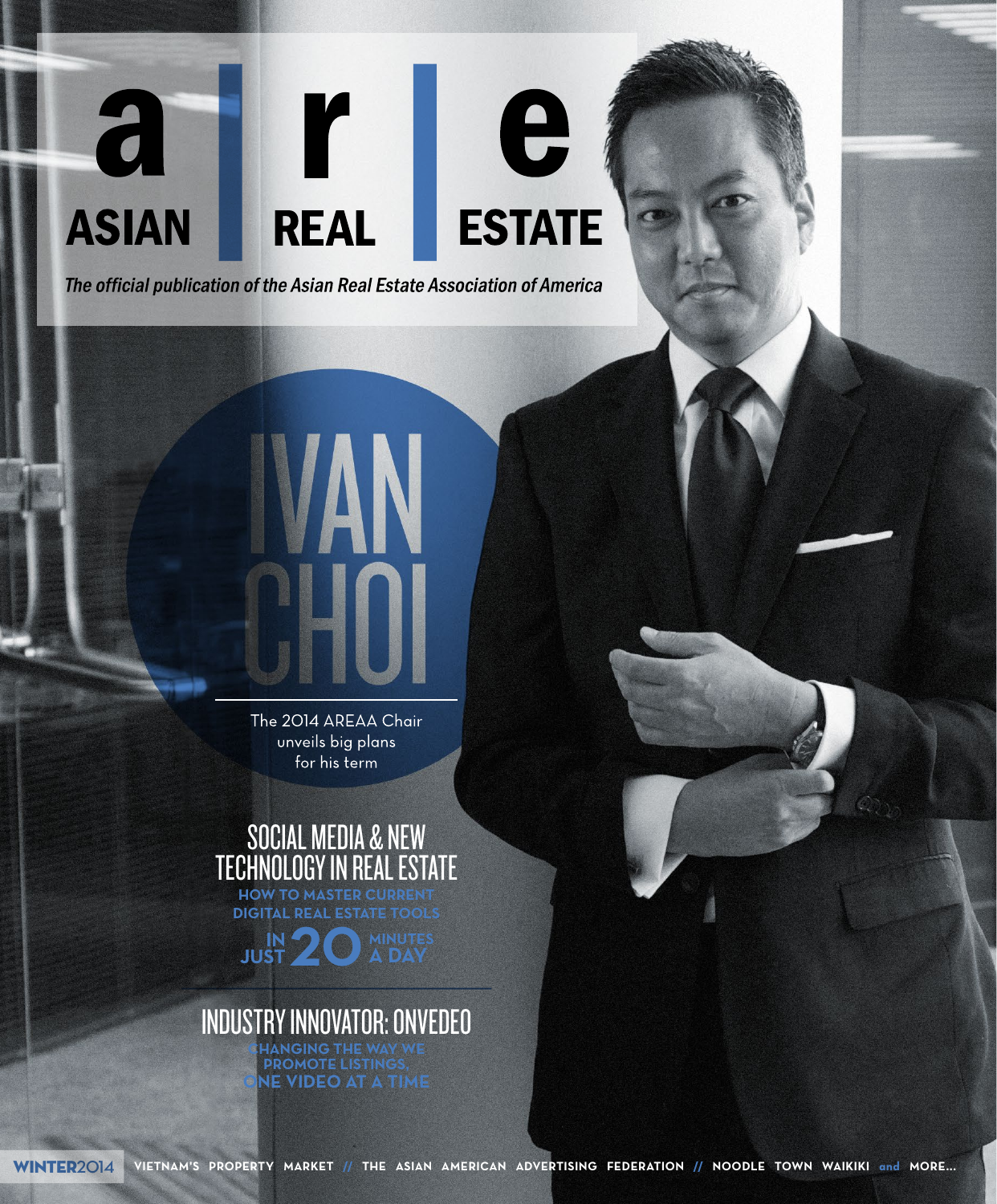# MASTERING SOCIAL MEDIA and NEW TECHNOLOGY in YOUR REAL ESTATE PRACTICE

 $\Omega$ 

 $\Omega$ 

 $\Omega$ 

 $\overline{0}$ 

 $\overline{0}$ 

 $\Omega$ 

 $\Omega$ 

 $\overline{0}$  $\overline{0}$ 

 $\Omega$ 

 $\overline{0}$ 

 $\Omega$ 

 $\overline{0}$ 

 $\Omega$ 

 $\overline{O}$ 

 $\Omega$ 

 $\Omega$ 

 $\Omega$ 

 $\Omega$ 

#### By JOHN PERETZ, with JOHN REYES

You know the drill — we all should be using social media and introducing new technology into our real estate practice. So we start a program and are really good about it for the first couple of months, and then slowly but surely, we don't do the things we know we should be doing. But it doesn't have to be that way.

In just 10 minutes a day in the morning, and another 10 minutes in the evening, you can master social media and introduce new technology to take your real estate business to the next level.

The reality is that the more you do it, the more proficient you become, until you're the one that people are talking about as the expert in social media and real estate. The big thing is that you can't be afraid to jump in.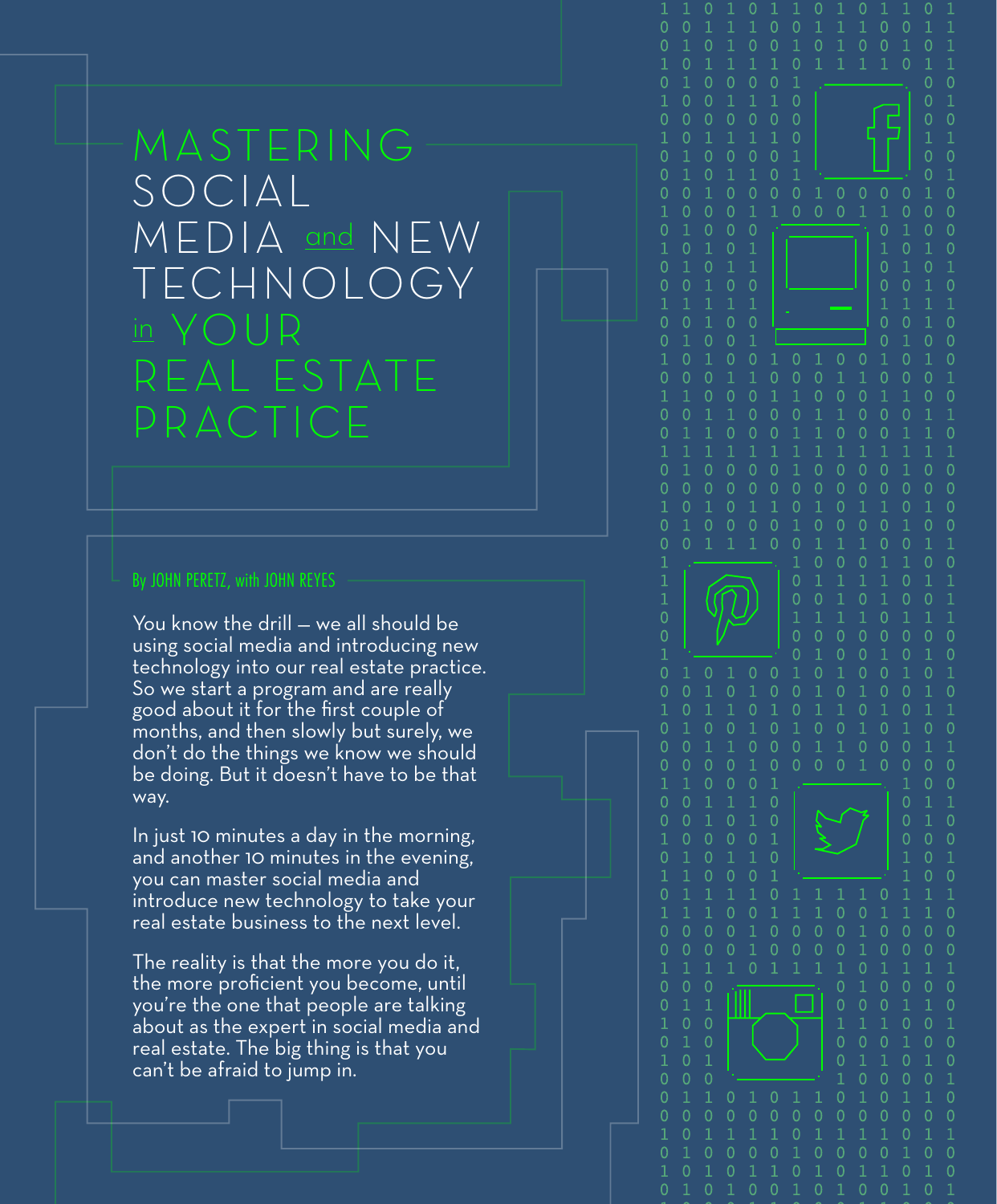### SOCIAL MEDIA 101 — FACEBOOK, GOOGLE PLUS, PHOTO SHARING & TWITTER

According to Mr. John Reyes, president of SocialNetworX, having an ongoing, authentic dialogue with clients and prospects through social media is all about adding value, staying real and being consistent. Mr. Reyes and his team are frequent speakers at many industry events, including AREAA and NAHREP national conventions and a variety of training sessions across the country for some of the top names in real estate.

But the harsh reality is that many real estate agents simply don't stay in touch in with their past clients as much as they should. Social media really helps to bridge that gap and leads not only to repeat business but also, even more importantly, *referral* business.

"If agents just rely on older tools like email and newsletters, they're going to have lesser results. That's because Facebook and social media are much more interactive and less intrusive," states Mr. Reyes. "When done right, it's a great way to stay in touch with clients, friends, family and prospects, and all of their friends."

"But try and promote yourself in an indirect way," Mr. Reyes explains. "Don't be the annoying agent and post things like, 'Hey I got another listing or another sale' — nobody cares about that. Instead share what you are doing with your daily activities and use that to tie in your business."

"So instead of saying 'I'm grabbing a coffee,' say, 'I'm grabbing a coffee because I'm getting energized to go show some great homes to my first-time homebuyer.' Or, 'I'm having lunch out here at Applebee's to celebrate the fact that I just helped Pam close on her first home.' So you are letting people know what you are doing, but you are indirectly promoting your business," Mr. Reyes concludes.

You shouldn't always reference work, either. It's OK to just update your status to say you are out at your son's soccer game or enjoying the holidays with friends.

"And be sure to acknowledge the people in your network — 'like' their posts, make comments and stay engaged. This will keep you fresh on people's minds when they hear about a friend or family member who is looking to buy or sell a home. It's a way of marketing yourself without even talking about your business. It does take a little work, but so do cold calling, mailers and door knocking," Mr. Reyes advises.

In terms of your Facebook page, make sure that they know you're a real estate agent professional. Add a nice photo of yourself or a custom visual.

You can even add a special Facebook app. The Proxio Social-Search app allows prospects to not only view your listings but also search the entire MLS right from your Facebook page, with a simple IDX tie-in from your MLS. And the app allows you to translate listings into 19 languages, so you can be a multicultural agent in an instant.

#### USING GOOGLE PLUS

Most agents are not on Google Plus, and that's a mistake. You can't ignore Google, the undisputed leader in search, as it can pay big dividends.

People will search for you to see what's being said about you, whether you realize it or not. And as a relatively public person, you want to show up on search results.

You can share similar content on Google Plus as you would on Facebook. Yes, there may not be

nearly the activity you see on Facebook, but placing content on Google Plus helps you with search engine optimization. Think of Google Plus as a content pusher. So open a Google Plus account.

#### INSTAGRAM & PINTEREST

There is a lot of debate about using Instagram and Pinterest as part of your social media platform. If you have the time or have an assistant, it's a good business practice. It gives you a very interesting way to showcase your properties, especially if it has some really unique features that can be uniquely photographed. And it really differentiates you in a listing presentation.

What are the main differences between the two platforms?

"Instagram is going to allow viewers to not only find photos but also engage.

With Pinterest you need to have more of a comprehensive online marketing plan in order to be successful," according to Mr. Reyes.

# UPPER DIVISION CLASSES — BLOGGING, REVIEW SITES AND TWITTER

#### BLOGGING

Blogging has been around for a while, and many real estate agents have abandoned it because it takes a commitment and structure. But blogging continues to be an integral part of SEO if done the right way.

You see, blogging helps you build Web content, and Google and other search engines rank *pages*, not websites.

To blog successfully, first come up with a list of words that you want to rank for. These are called keywords. Using a keyword tool like Wordtracker can help you find keywords with high search volume and low competition.

How often should you blog? We recommend a minimum of once a week. If you commit to doing this consistently, you will build a mountain of content over time.

HAVE AN ONGOING,

CLIENTS

Add Value

Stay Real

Be Consistent

who is looking to buy or sell a home.

AUTHENTIC DIALOGUE

WITH PROSPECTS AND

…be sure to acknowledge the people in your network — 'like' their posts, make comments and stay engaged. This will keep you fresh on people's minds when they hear about a friend or family member

Mr. Reyes wholeheartedly agrees. "I believe that local expert blogging is going to be the trend of 2014. Blogging increases your chances of showing up in search results. The consumers are already there. It's just a matter of who's going to pick them up."

If you can't find the time to do your own blog, hire someone to do it for you. Just make sure that you localize your blog headline, titles and content with the keywords you want to rank for.  $\rightarrow$ 

**DON'T BE THE ANNOYING AGENT AND POST THINGS LIKE, 'HEY I GOT ANOTHER LISTING OR ANOTHER SALE' — NOBODY CARES ABOUT THAT.**